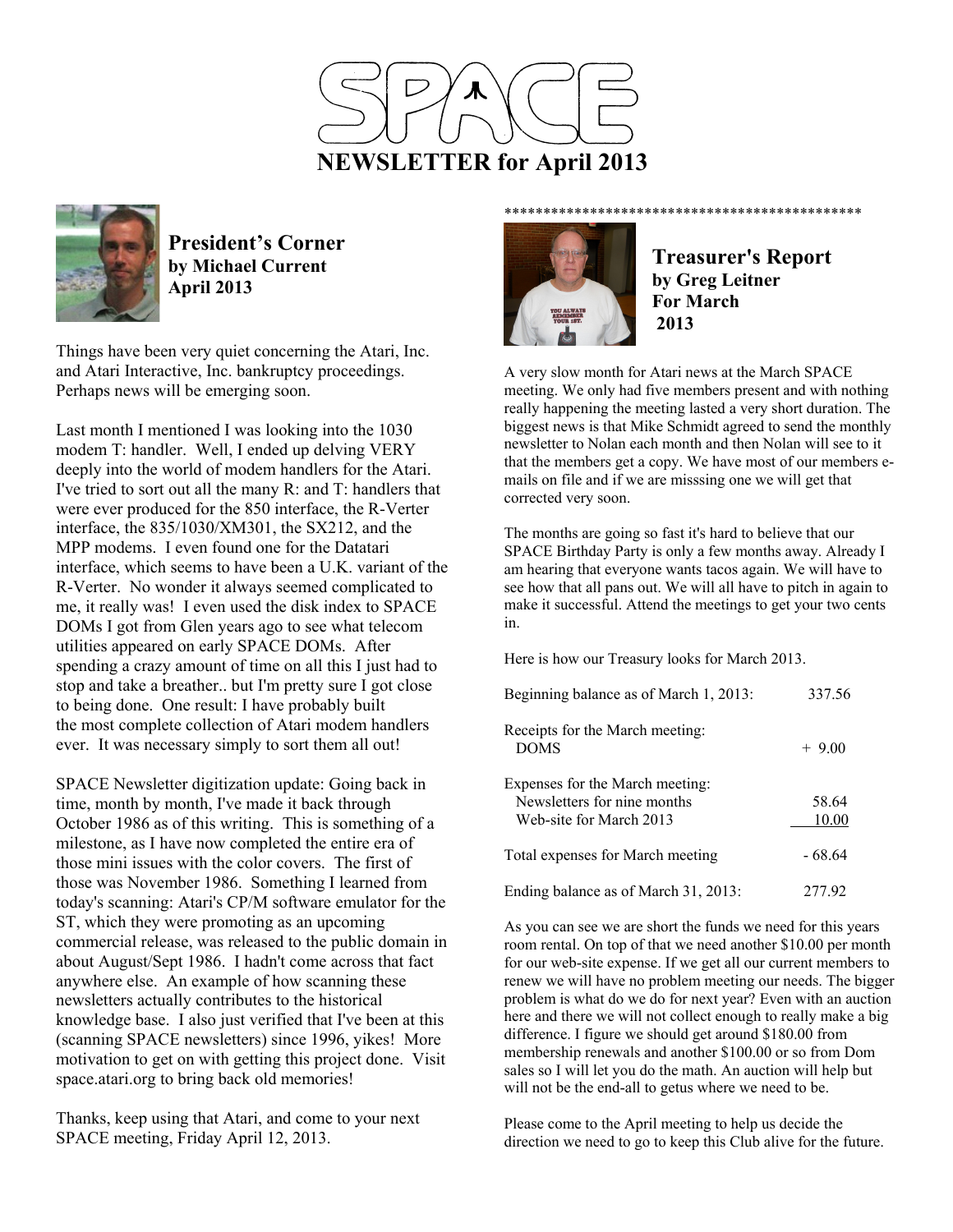



 **Secretary's Report By Steve Peck For March 2013** 

 Well, here I am with another Secretary's Report. Our meeting in March commenced at 7:46 PM. We had five members at the meeting. We discussed the web site and that nothing needs to be changed at this time on that. Again, another nice DOM demo by Glen and Lance pointed out we will have 3D glasses marketed with the next batch of BC3D movies coming out soon.

 The meeting adjourned at 8:15 PM, lasting approximately twenty-nine minutes.

 That concludes the Secretary's Report. As Stan Lee says, "EXCELSIOR!"

\*\*\*\*\*\*\*\*\*\*\*\*\*\*\*\*\*\*\*\*\*\*\*\*\*\*\*\*\*\*\*\*\*\*\*\*\*\*\*\*\*\*\*\*

From: Michael Current [michael@mcurrent.name] Sent: Sunday, March 10, 2013 5:21 PM Subject: Atari800 version 3.0.0

Atari800 version 3.0.0 (released on 2013/03/03)

# New features:

-------------

- \* Option to automatically save configuration on exit
- \* More settings saved in configuration:
- currently attached tape file
- cartridge settings, including currently attached cartridges - state of R-Time 8
- system settings, including Mosaic/Axlon RAM size

 \* New Tape Management menu - can now create blank tape images, switch tape to read/write in order to save additional data at the end of the current tape image, rewind/fast forward the tape, and mark it as read-only. See DOC/USAGE for details.

- \* Displaying tape position when "Show sector/block counter" is enabled.
- \* Reworked Cartridge Management menu now displays filename of the attached cartridge.
- \* Option to disable restarting of the machine after cartridge change.
- \* When attaching a cartridge from the command line, cartridge type can now be specified using the new -cart type and -cart2-type options.
- \* New cartridge types supported:
- OSS 8 KB cartridge
- OSS two chip 16 KB cartridge (043M)
- Blizzard 4 KB cartridge
- AST 32 KB cartridge
- Atrax SDX 64 KB cartridge
- Atrax SDX 128 KB cartridge
- Turbosoft 64 KB cartridge
- Turbosoft 128 KB cartridge
- Ultracart 32 KB cartridge
- Low bank 8 KB cartridge
- SIC! 128 KB cartridge
- SIC! 256 KB cartridge
- SIC! 512 KB cartridge
- Standard 2 KB cartridge
- Standard 4 KB cartridge
- Right slot 4 KB cartridge
- \* The configure script can now auto-detect some of the available display and sound interfaces before compiling.
- \* Option to enable XEP80 added to The Emulator Settings menu.
- \* Emulation of the 1200XL, including console LEDs, no built-in BASIC, the F1-F4 keys (mapped to arrow keys in the SDL version) and the on-board J1 jumper.
- \* Emulation of the XE Game System, including the built-in game and detachable keyboard.
- \* Revamped the Select System menu (now called System Settings). Can now select many system settings, including RAM expansions, OS and BASIC revision, and more.
- \* System ROM settings moved to a separate menu. Now it stores paths to all known official revisions of the Atari OS, the 5200 BIOS, all BASIC revisions, and the XEGS built in game. The OS revision to use is chosen automatically when selecting a machine type (for example, the 400/800 OS PAL or NTSC version is chosen depending on the selected TV system).
- \* 400/800: Emulation of all RAM sizes achievable with different combinations of the CX852 and CX853 modules - from 8 to 48 KB.
- \* Emulation of 32/48KB memory sizes in the XL/XE mode, compatible with memory expansions for the 600XL manufactured by RC Systems.
- \* Emulation of the MapRAM hardware hack.
- \* Display settings: "Hue" renamed to "Tint". Tint now configurable also in PAL mode.

New Android port features:

- -------------------------- \* Renamed Atari800 Android port to "Colleen"
	- \* Implemented extended key remapping
- \* Implemented the B: device (8-bit games can reach the web now)
- \* Support for Xperia play keycodes added
- \* Remapped dpad enter to break
- \* Added paddle emulation
- \* Optimized file selector, allow roaming outside of ext. storage dir
- \* Added an exclusion border for paddle mode
- \* Implemented state saving
- \* Implemented Planetary Defense mode, a Koala Pad click where-I-point mode
- \* Natively supported UI on post-Honeycomb devices
- \* Fixes for Jelly Bean (audio stuttering, keypad dialogs, soft keyboard)
- \* Added new dialog for cartridge type selection
- \* UI fine tuning

### General Fixes: --------------

\* Bugfixes in cassette emulation - works reliably even for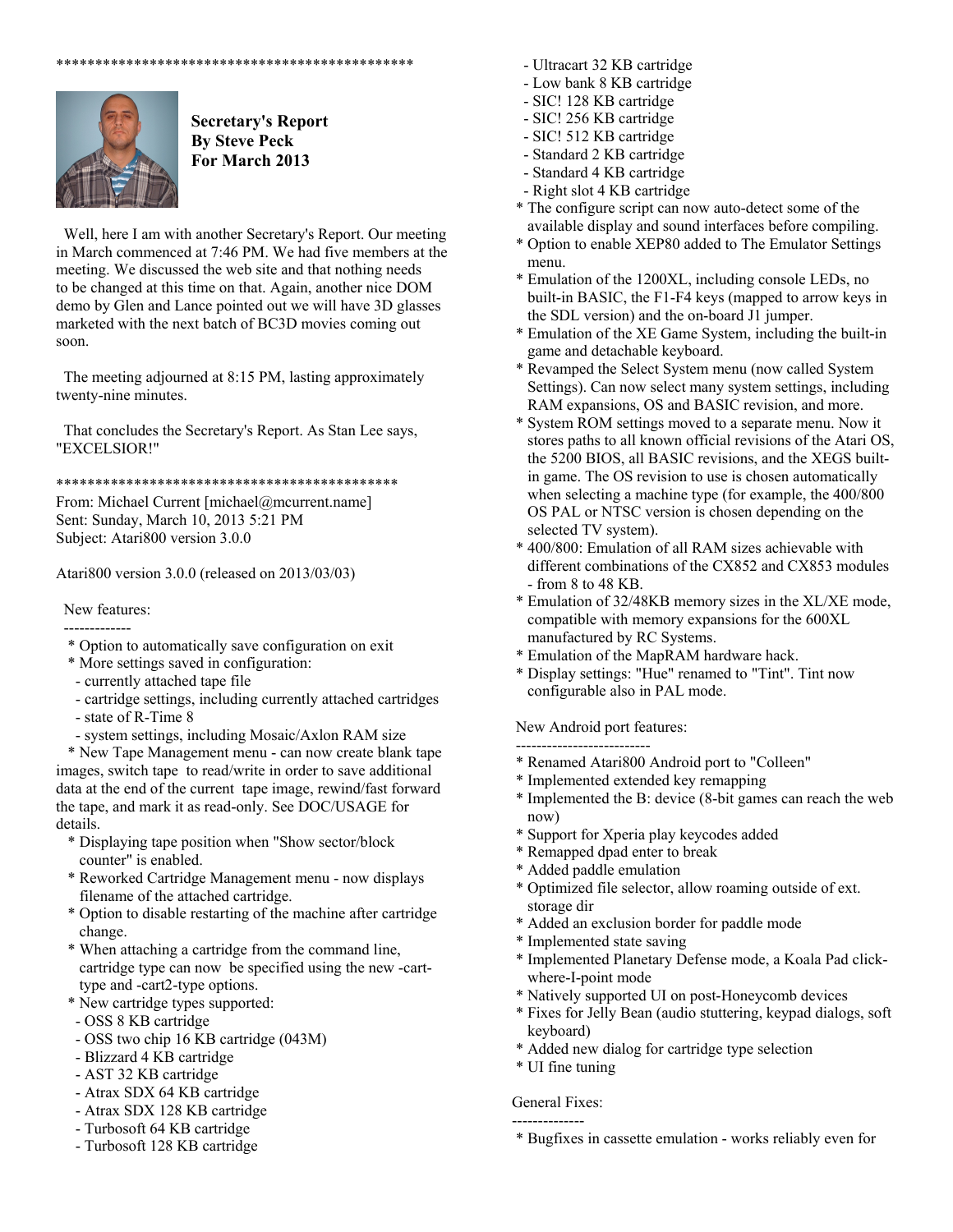tape images with long  $(> 4096 B)$  blocks.

- \* Fixes in save states loading of save states works correctly even with an attached bank-switched cartridge or with an Axlon/Mosaic RAM expansion.
- Note 1: Format of the state files has changed. Old save states can still be opened, but newly-created ones cannot be opened in older versions of Atari800.
- Note 2: Tape position is not restored on loading of save states. Do not save state during tape loading/saving - it won't work as expected.
- \* "Disable BASIC when booting Atari" no longer emulates pressing of the Option key when in the 400/800 mode.
- \* Fixed a bug with BASIC sometimes disabling itself when switching system type to 400/800
- \* Minor bugfixes in file selector
- \* Fixed emulation of SpartaDOS X piggyback cartridge functionality
- \* "Save Screenshot" fixed it saved an interlaced screenshot instead of a normal one.
- \* SDL version: Swapped mapping of right and middle mouse buttons, to make it identical to the X11 and Win32 ports.
- \* Monitor: fixed displaying/disassembling of memory area \$D000-\$D7FF - with the new supported cartridge types, code may reside on page \$D5, and now it can be debugged.
- \* SDL version: fixed a blue border when in OpenGL BGRA32 mode.
- \* Minor fixes in parsing of command-line options.
- \* Rewritten XEP80 emulation now more accurate and supports switching between NTSC/PAL modes with correct aspect ratio. XEP80 emulation now requires a charset ROM image, path to which should be set in the XEP80\_CHARSET line in the config file.
- \* Fixed operating system patches not working with all official revisions of the OS.
- \* Fixed emulation of separate ANTIC/CPU access to XE RAM when Self-Test is enabled.
- \* Fixed the emulator menu sometimes being displayed incorrectly (missing font) when running without an OS ROM image.
- \* Improved accuracy of generated colours in PAL mode.
- \* Fixed emulation of the H: read operation Turbo Basic's BLOAD now works on H: devices.

## http://atari800.sourceforge.net/

\*\*\*\*\*\*\*\*\*\*\*\*\*\*\*\*\*\*\*\*\*\*\*\*\*\*\*\*\*\*\*\*\*\*\*\*\*\*\*\*\*\*\*\*

From: Michael Current <michael@mcurrent.name> Sent: Saturday, March 30, 2013 10:00 PM

Subject: Atari++ Easter Release

Atari++ Easter Release

Posted Fri Mar 29, 2013 9:50 AM

Happy Easter,

A new release of Atari++, the portable atari emulator for Linux and windows has been released here in the download section - as usual, you find there the Linux sources and a compiled version for 32-bit Windows. Release 1.72 fixes a couple of nasty little bugs that were overlooked, but the main new feature is the support of ATX images, plus many small changes to Os++, the included operating system for the 8-bits.

- \*The binary file loader automatically generated when inserting a COM or EXE into the disk drive and booting from it is now much shorter and requires a lot less RAM. It requires now, however, an additional ESCape code and hence emulator support. This will now also load binary files that require RAM from 0x800 and up.
- \*This release adds support for ATX files and includes an emulation of the disk drive timing, handling of bad and duplicate sectors and a more precise emulation of the SIO timing.
- \*An additional type of watch point was added: The default watch point now only reacts on memory writes, whereas the new watch point continues to react on reads and writes.
- \*Experimented a lot with the timing of the GTIA Prior writing and found that the currently implemented logic is actually very close to the real system, additional delay cycles make results only worse, not better. Thus, leaving it as it is right now.
- \*The SDL StringGadget now reacts on Ctrl+Backspace and Ctrl+Delete and erases its contents on this keyboard command.
- \*Added emulation for "stuck" Player/Missile shift registers when switching from 4x or 2x expansion to the size register "2" value, which is almost, but not quite 1x expansion.
- \*The built-in Os blocks NMIs now early in the reset cycle and by that tries to work around bad display lists left over by buggy programs.
- \*Minor modification in the built-in FMS (Dos 2.++): CONFIG.SYS can now change the position of the FMS buffers by poking into DiskBufferBase \$710,\$711 and relocate them.
- \*Minor modification of the short VBI: GPrior, ColBK and Col1 are now only reloaded if the graphics mode really requires it. This applies to fine scrolling text modes, and the text window modes with the GTIA modes (modes  $9+64,10+64$  and  $11+64$ ). This fixes compatibility issues with Atari Tennis and some Lucasfilms intros.
- \*Minor modifications in the FMS: Rename with wildcard was broken, and the FMS no longer tries to load non-valid VTOCs.
- \*The DUP COPY command avoids now trying to overwrite BASIC program memory or other user memory protected correctly by setting APPMEMHI. Some cartridges do not set this Os pointer correctly, though. Mac/65 does not. The new DUP command NEW will erase user memory and make it available for COPY.
- \*Fixed a long standing bug of all Dos 2.XX compatible FMS'es: Directory reading mode did not cooperate with any other operations that would access the directory, and would invalidate the directory access channel. This is no longer the case now. Additionally, reading the directory sets now the EOF warning flag  $(Y = 3)$  correctly right before the EOF.
- \*The STATUS command, as specified by DOS 2.0S and DOS 2.5, was actually quite unuseful as it required a file specification which was never supplied by BASIC. The new implementation returns the status of the last CIO command on the same channel if the channel is open, allowing BASIC for example to access the near-EOF warning return code.

Anti-News: (or, what does not yet work):

- \*Antic DMACtrl in-line adjustment tricks are not supported, neither any HScroll adjustments to disable the DMA-stop.
- \*Bus noise picked up by GTIA if GRACTL is enabled but DMACTL is disabled is currently not emulated correctly. \*Bus noise picked up by ANTIC on the right side of wide playfield screens is currently not emulated at all (and neither
- visible if it would). \*The POKEY soft-reset cylce is currently not emulated completely.
- \*Bit-banging serial output is currently not emulated at all.

http://www.xl-project.com/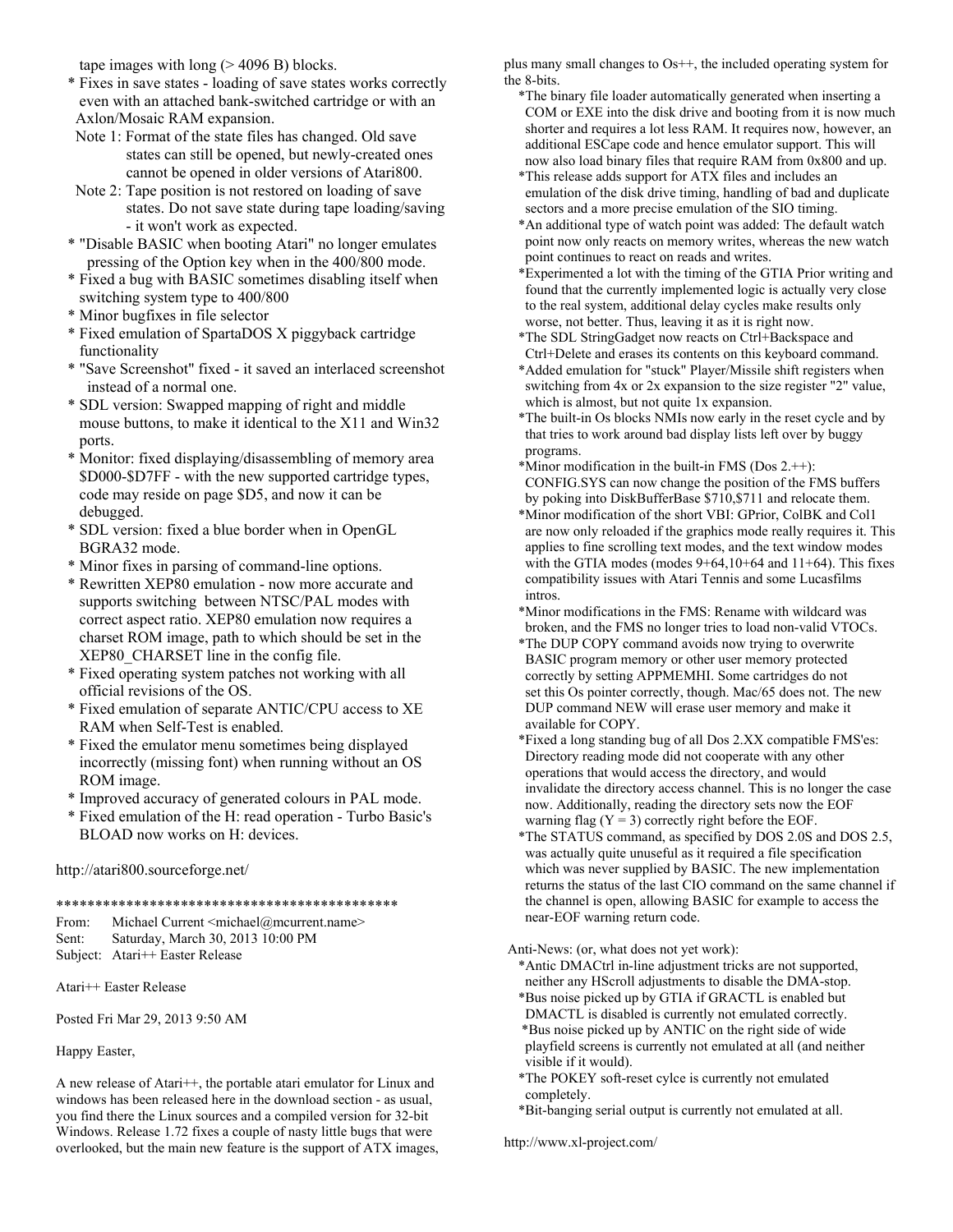#### 

From: Michael Current <michael@mcurrent.name> Sent: Sunday, March 31, 2013 2:25 PM Subject: New STe demo from BlaBLa

New STe demo from BlaBLa March 31st, 2013

An Atari STe demo at Revision? Really?

Yep, Cyg of BlaBLa entered the Revision oldskool competition with a demo called Circus back<sup>2</sup>STage. The demo needs an Atari STe with 4 MB to work.

So far the released demo is a party version, and a final is expected later.

» Download Circus back<sup>2</sup>STage party version http://files.dhs.nu/files\_demo/CircusBackSTage\_Revision\_par ty\_version.zip